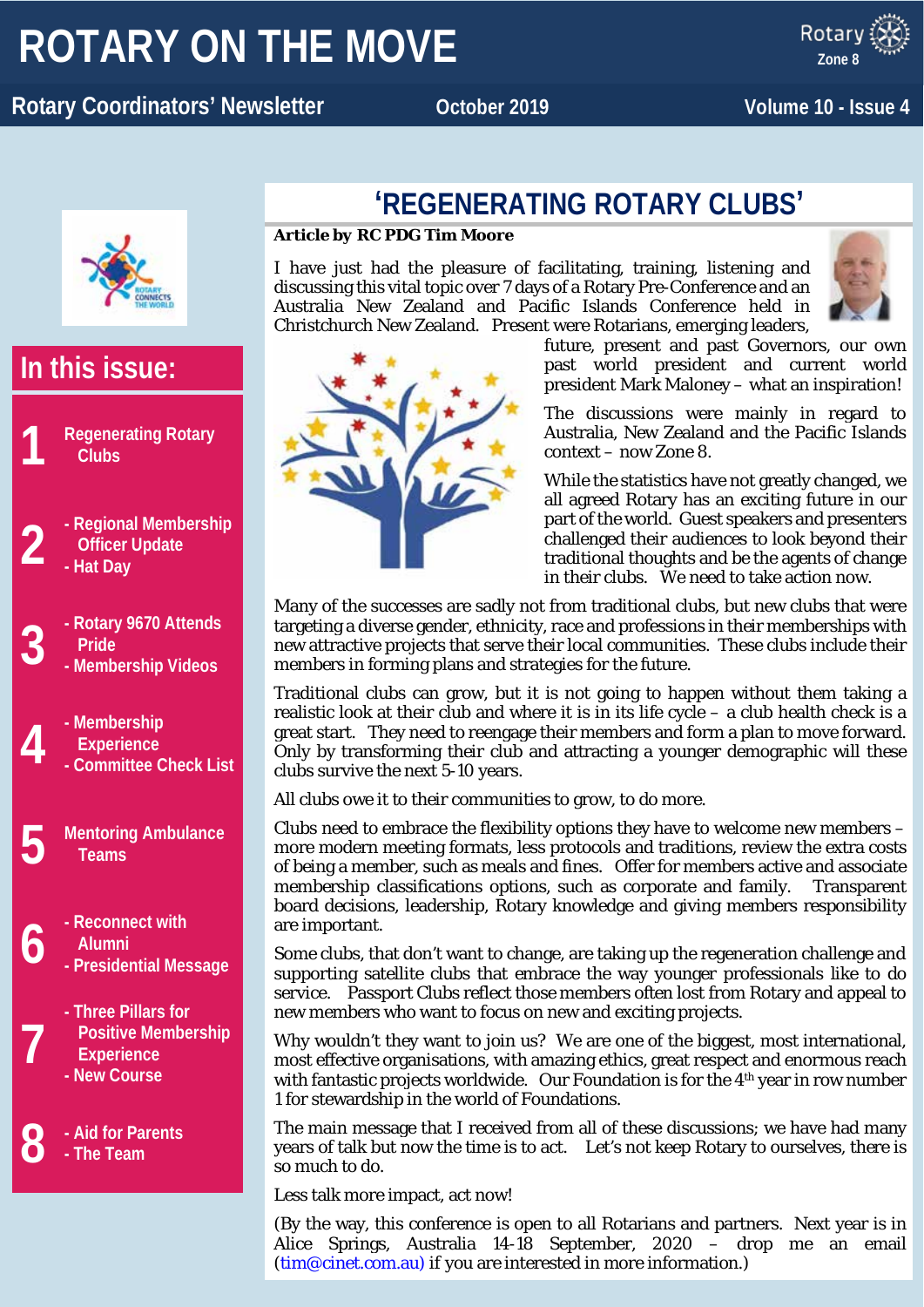# **'REGIONAL MEMBERSHIP UPDATE'**

*Article by Barbara Mifsud, Regional Membership Officer, Membership Development, South Pacific and Philippines Office, [barbara.mifsud@rotary.org,](mailto:barbara.mifsud@rotary.org) <https://www.facebook.com/barbara.mifsud.1>*

### **Regenerating Rotary in Christchurch**

For any of you who attended the Zone 8 conference and/or pre-conference training in Christchurch you would have noticed that a large portion was devoted to talking about membership in the context of the conference theme 'regeneration'. Here are some highlights:

- President Mark Maloney outlined the two pronged approach to 'growing Rotary': firstly, supporting our traditional clubs and secondly, starting new clubs in areas where Rotary is already thriving. Check out President Mark's [message](https://www.facebook.com/RotaryPresident/videos/369014940481614/) demonstrating how a single Rotary club in an area most likely does not serve all leaders in a community.
- Rtn Graham Dockrill asked what would happen if Rotary was a new start up business? He talked about the importance of having a product 'fit for market' and doing enough research to ascertain an accurate picture of 'demand'. He also talked about the need to continually test assumptions and to change course as needed.
- RI Membership Committee Chair PDG Jessie Harman argued that RI doesn't have an attraction but a retention problem and that the key to better retention is engagement. She shared some of her top tips that includes: create the right first impression for new members; show appreciation; make volunteering fun; and let members know they are part of something big.
- Rotary Coordinator Tim Moore and PDG John Prendergast talked about transformational change and how they have seen the growth of different styles of clubs such as passport clubs, cause based clubs, 'new generations' clubs and satellite clubs. They have also seen clubs experimenting with different types of meetings and membership types such as corporate and associate members.

### **Guide to Passport Clubs**

As clubs evolve and discover new ways to meet the changing needs of current and prospective members, the passport club model has grown in popularity. Passport clubs encourage their members to visit other clubs and participate in their activities regularly which brings fresh ideas back to their own club. Clubs that use this model often meet less frequently, have a relaxed attendance policy, and focus meetings on service and social opportunities. Passport clubs provide a more varied and flexible Rotary experience for members. Learn more in the [Guide to Passport Clubs.](https://my.rotary.org/en/document/guide-passport-clubs)

### **Service Above Self Award Nominations**

Rotary's Service Above Self Award honours Rotarians who demonstrate their commitment to helping others by volunteering their time and talents. District governors may nominate one candidate from their districts to receive this award in the 2019-20 Rotary year by submitting an [online nomination form](https://rotary.qualtrics.com/jfe/form/SV_3QqKGOfQReFIluJ) between **1-31 October**.

### **Membership Statistics**

- District by district [membership](https://www.dropbox.com/s/m2o3ik22rv6nk74/20190927%20-%20Zone%208%20-%20DistrictMembershipProgressToGoal%20%2835%29.pdf?dl=0) at 31 August 2019
- [Membership leads](https://www.dropbox.com/s/0s2os9gwyce4ng1/20190927%20-%20Zone%208%20-%20RMO_Membership_Leads_Success_Report%20%2846%29.pdf?dl=0) as at 31 August 2019

# **'HAT DAY'**

World Mental Health Day is when Australian Rotary Health will be celebrating **Hat Day** as part of its national **Lift the Lid on Mental Illness** fundraising campaign.

You can get involved with your friends, colleagues or Rotary Club this year by hosting a **Hat Day** on **Thursday October 10** or anytime during **Mental Health Month** in October.

Your support will help the **1 in 5 Australians** who suffer a mental illness every year. 100% of funds raised will go towards vital **mental health research** at universities across Australia.







Hat Day website click [here,](https://hatday.com.au/) to Donate, Download Promotional Material, Register Your Event and Purchase Merchandise.

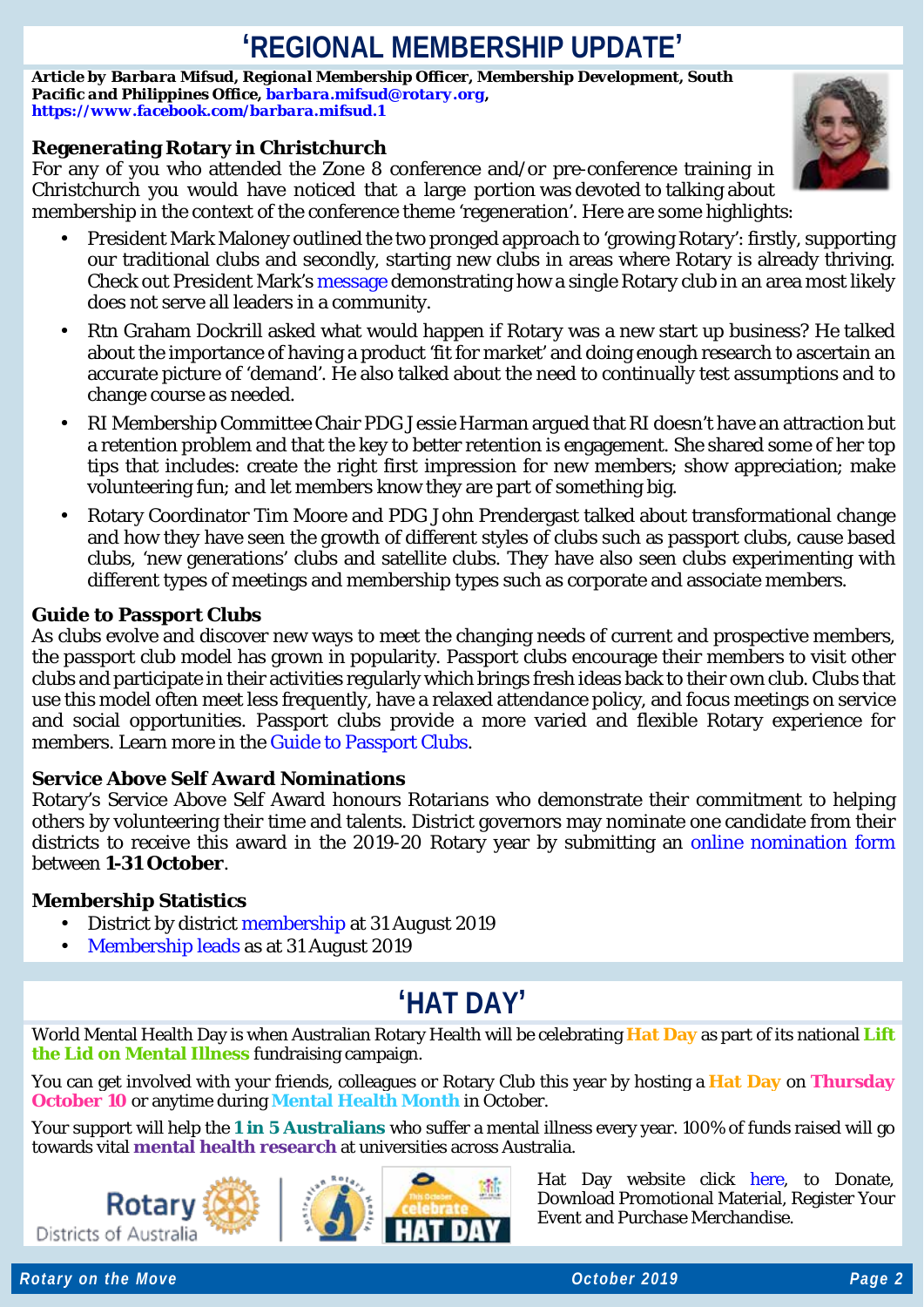## **'ROTARY 9670 ATTENDS PRIDE'**

### *Article by District [9670](https://www.rotary9670.org.au/) Marketing & Communications Chair Shaun Stoneman*

We think everyone in the community knows what we do, but the reality is so many know the name but not what we do. And for those that do, there is still an element of the community which still sees the stuffy old Rotarian when they think Rotary.

Rotary District 9670 and Rotaract Club of The Hunter attended Newcastle Pride to shatter those preconceived notions and to demonstrate that we are an organisation for all regardless of background.

With over 7,500 attendees to the event, both Rotary and Rotaract spoke to literally hundreds of community minded individuals about our organisation. Of course, we fielded the normal questions "what do you do?" "Don't you just do BBQs?" "I thought Rotarians were all old", but throughout the day we began to realise that we were quickly becoming the talk of the event. Our strong branding presence also worked a treat with two prominently branded Rotary gazebos in full use on the day.

Rotaract walked away with a list of names for their club, and Rotary did just as well. A few instances really stood out for us on the day.

A couple from Kurri Kurri who had previously been asked to join Rotary but were unsure if Rotary was the right fit for them. The comment they made on the day was now that I have seen Rotary at Pride, I know that this is the right organisation for us, we want to join today!

Reece approached Rotaract as he was nearing 30 but was referred to Rotary. His initial response was "Nope, no way! not joining Rotary", he then realised that Rotary was at Pride and also wanted to join and will be coming to a meeting in early September once work commitments settle down.

Another member did not attend Pride but upon seeing paid Facebook Ads from his local Rotary club enquired about joining. His perception of Rotary challenged he did his research and came back wanting to join and attend a meeting.

These membership stories paint a powerful picture, that we as an organisation need to tackle our stigmas and be involved in events that we wouldn't necessarily be involved in. Pride demonstrated that Rotary is for all, and that you don't have to fit into a particular box to be part of our organisation.

We will definitely be back at Pride next year, bigger and better to show our community that we support them no matter their background.



*L-R: Alan Abrahamsen, Tori Baudinette, Tegan Worboys, Andrew Marselos*

### *Rotary and Rotaract Side by Side at Pride*



*L-R: Dave Mahoney, Shaun Stoneman, Timberlina, Jesse Lackey*

### **'MEMBERSHIP VIDEOS'**

*From Rotary Zones 26 & 27 Big West's website*

Please click on each pic to watch the vid[eos](https://www.dropbox.com/s/59g8pf3kpp85oi0/Rotary%20District%205180%20Membership%20Video%20%232.mp4?dl=0)



Episode #1: Breaking Bad



Episode #2: Meeting Etiquette



Episode #3: Thanks for Asking

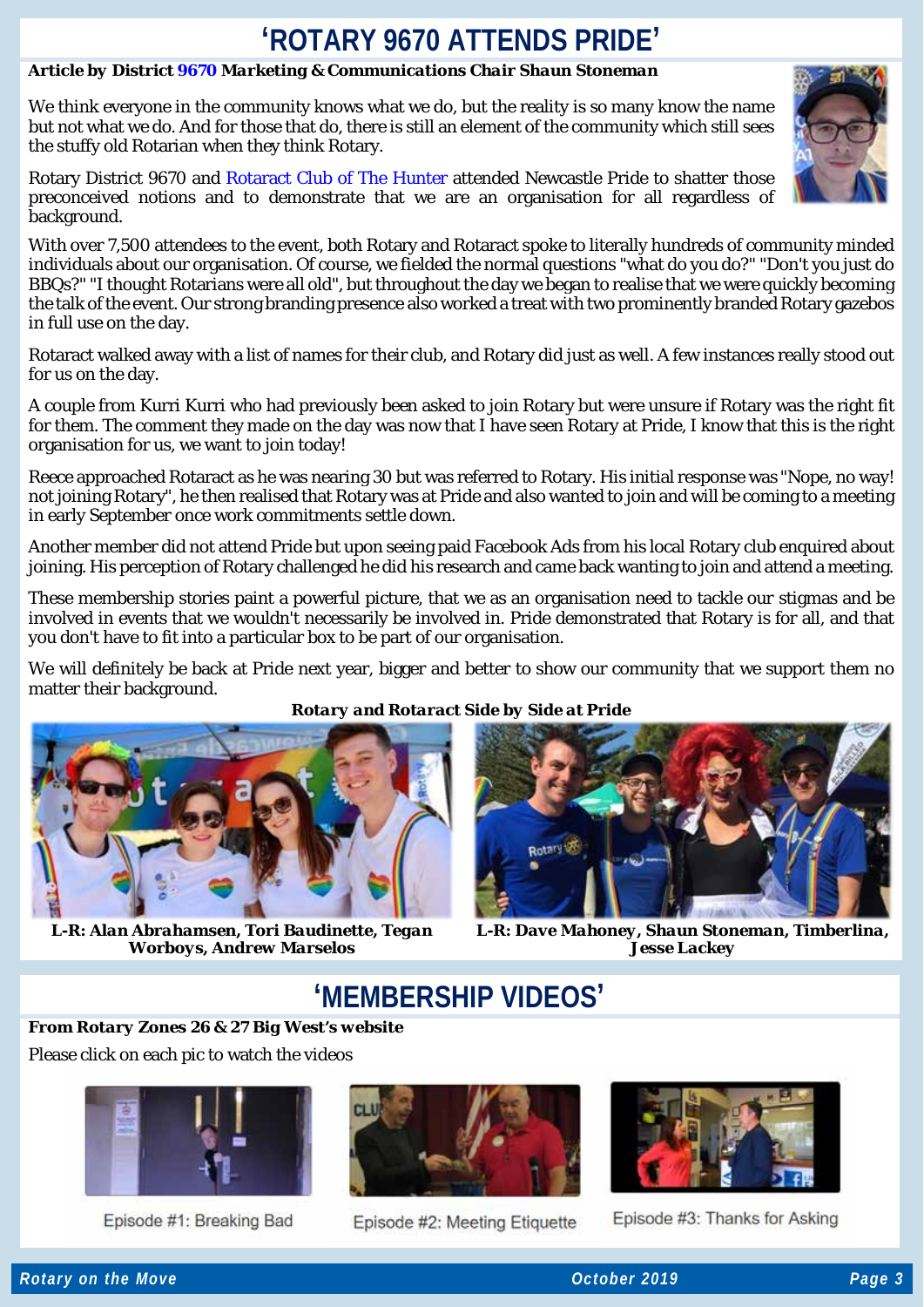### **'ROTARY'S MEMBERSHIP EXPERIENCE'**

### *From Rotary Leader, September 2019 edition, Volume 10, Issue 2*

Why do people join Rotary? What makes them stay in their clubs, and what makes them leave?

Rotary conducts the Membership Experience Feedback Survey every year to better understand the needs, interests, and engagement of our members. The most recent survey offers insights on prospective, current, and former members.

### **PROSPECTIVE MEMBERS**

### **WHY THEY JOIN**

Participate in local service projects 40%

Participate in international service projects 31%

Gain personal development and training opportunities 27%



### [Contact them when they](http://www.rotaryleader-en.org/rotaryleader-en/en/TrackLink.action?pageName=6&exitLink=https%3A%2F%2Fmy.rotary.org%2Fen%2Fdocument%2Fcreating-positive-experience-prospective-members) [express interest](http://www.rotaryleader-en.org/rotaryleader-en/en/TrackLink.action?pageName=6&exitLink=https%3A%2F%2Fmy.rotary.org%2Fen%2Fdocument%2Fcreating-positive-experience-prospective-members) [Give them a positive](http://www.rotaryleader-en.org/rotaryleader-en/en/TrackLink.action?pageName=6&exitLink=https%3A%2F%2Fmy.rotary.org%2Fen%2Fdocument%2Fnew-member-orientation-how-guide-clubs)

[orientation experience](http://www.rotaryleader-en.org/rotaryleader-en/en/TrackLink.action?pageName=6&exitLink=https%3A%2F%2Fmy.rotary.org%2Fen%2Fdocument%2Fnew-member-orientation-how-guide-clubs) [Engage them in local and](http://www.rotaryleader-en.org/rotaryleader-en/en/TrackLink.action?pageName=6&exitLink=https%3A%2F%2Fmy.rotary.org%2Fen%2Ftake-action%2Fdevelop-projects%2Fproject-lifecycle-resources) [international service projects](http://www.rotaryleader-en.org/rotaryleader-en/en/TrackLink.action?pageName=6&exitLink=https%3A%2F%2Fmy.rotary.org%2Fen%2Ftake-action%2Fdevelop-projects%2Fproject-lifecycle-resources)

#### **CURRENT MEMBERS**

#### **WHY THEY STAY**

Participate in local service projects 46% Enjoy friendship and

fellowship 41%

Connect with people outside their work and social circles 29%



**WHAT YOU CAN DO** [Display leadership in action](http://www.rotaryleader-en.org/rotaryleader-en/en/TrackLink.action?pageName=6&exitLink=https%3A%2F%2Fmy.rotary.org%2Fen%2Fdocument%2Fleadership-action-your-guide-starting-program) [Be a vibrant club](http://www.rotaryleader-en.org/rotaryleader-en/en/TrackLink.action?pageName=6&exitLink=https%3A%2F%2Fmy.rotary.org%2Fen%2Flearning-reference%2Flearn-topic%2Fregional-strategy-membership) [Engage people at all stages](http://www.rotaryleader-en.org/rotaryleader-en/en/TrackLink.action?pageName=6&exitLink=https%3A%2F%2Fmy.rotary.org%2Fen%2Fdocument%2Fconnect-good) [of membership](http://www.rotaryleader-en.org/rotaryleader-en/en/TrackLink.action?pageName=6&exitLink=https%3A%2F%2Fmy.rotary.org%2Fen%2Fdocument%2Fconnect-good)

### **FORMER MEMBERS**

### **WHY THEY LEAVE**

Cost or time constraints 34%

Club environment and culture 32%

Unmet expectations 17%



### **WHAT YOU CAN DO** [Assess your club](http://www.rotaryleader-en.org/rotaryleader-en/en/TrackLink.action?pageName=6&exitLink=https%3A%2F%2Fmy.rotary.org%2Fen%2Flearning-reference%2Flearn-topic%2Fmembership%23assess) [Work on building a diverse club](http://www.rotaryleader-en.org/rotaryleader-en/en/TrackLink.action?pageName=6&exitLink=https%3A%2F%2Fwww.rotary.org%2Flearn%3Fdeep-link%3Dhttps%253A%2F%2Flearn.rotary.org%2Fmembers%253Fr%253Dsite%2Fsso%2526sso_type%253Dsaml%2526id_course%253D42) [Practice flexibility and](http://www.rotaryleader-en.org/rotaryleader-en/en/TrackLink.action?pageName=6&exitLink=https%3A%2F%2Flearn.rotary.org%2Fmembers%2Flearn%2Fcourse%2Fview%2Felearning%2F60%2FPracticingFlexibilityandInnovation)  [innovation](http://www.rotaryleader-en.org/rotaryleader-en/en/TrackLink.action?pageName=6&exitLink=https%3A%2F%2Flearn.rotary.org%2Fmembers%2Flearn%2Fcourse%2Fview%2Felearning%2F60%2FPracticingFlexibilityandInnovation)

Gender breakdown reflects participants who did not specify a gender.

Age breakdown includes only the top three responding categories.

Respondents were asked to rank in order of preference and could respond to more than one.

Read more about the survey results in th[e Global Executive Summary.](http://www.rotaryleader-en.org/rotaryleader-en/en/TrackLink.action?pageName=6&exitLink=http%3A%2F%2Fmsgfocus.rotary.org%2Ffiles%2Famf_highroad_solution%2Fuser_81%2FGlobal_Regional_exec_summary%2FGlobal_RegionalExecSummary_EN.pdf)

# **'CLUB MEMBERSHIP COMMITTEE CHECK LIST'**

*Excerpts from an article by Grace Ramirez Manager, International Office and Financial Services, from Rotary South pacific and Philippines Office, Regional Bulletin August 2019*

… RI President Mark Maloney encourages Rotarians and Rotaractors to *grow Rotary* and said:

"Let us try a new approach to membership, one that is more organized and strategic. I am asking every club to form an active membership committee consisting of people of different backgrounds who will look methodically at the leadership of the community.

Your club's membership committee will then apply Rotary's classification system — designed to ensure that the range of professions in your community is well represented — to identify potential leaders with the skill, the talent, and the character that will strengthen your club. If your club's membership committee is unsure how to proceed, look to the [club membership committee checklist](https://my.rotary.org/en/document/club-membership-committee-checklist) on Rotary.org for clearly defined steps to organizing its work."

The stronger and more diverse membership is, the more inviting clubs will be for prospective members to join. With this strategic approach, the question will not be "who do we know" but "who are we missing". To do this, the club must first identify gaps in terms of skills, demographics or even ways of thinking. This will bring more vibrancy into club meetings and other opportunities for interaction.

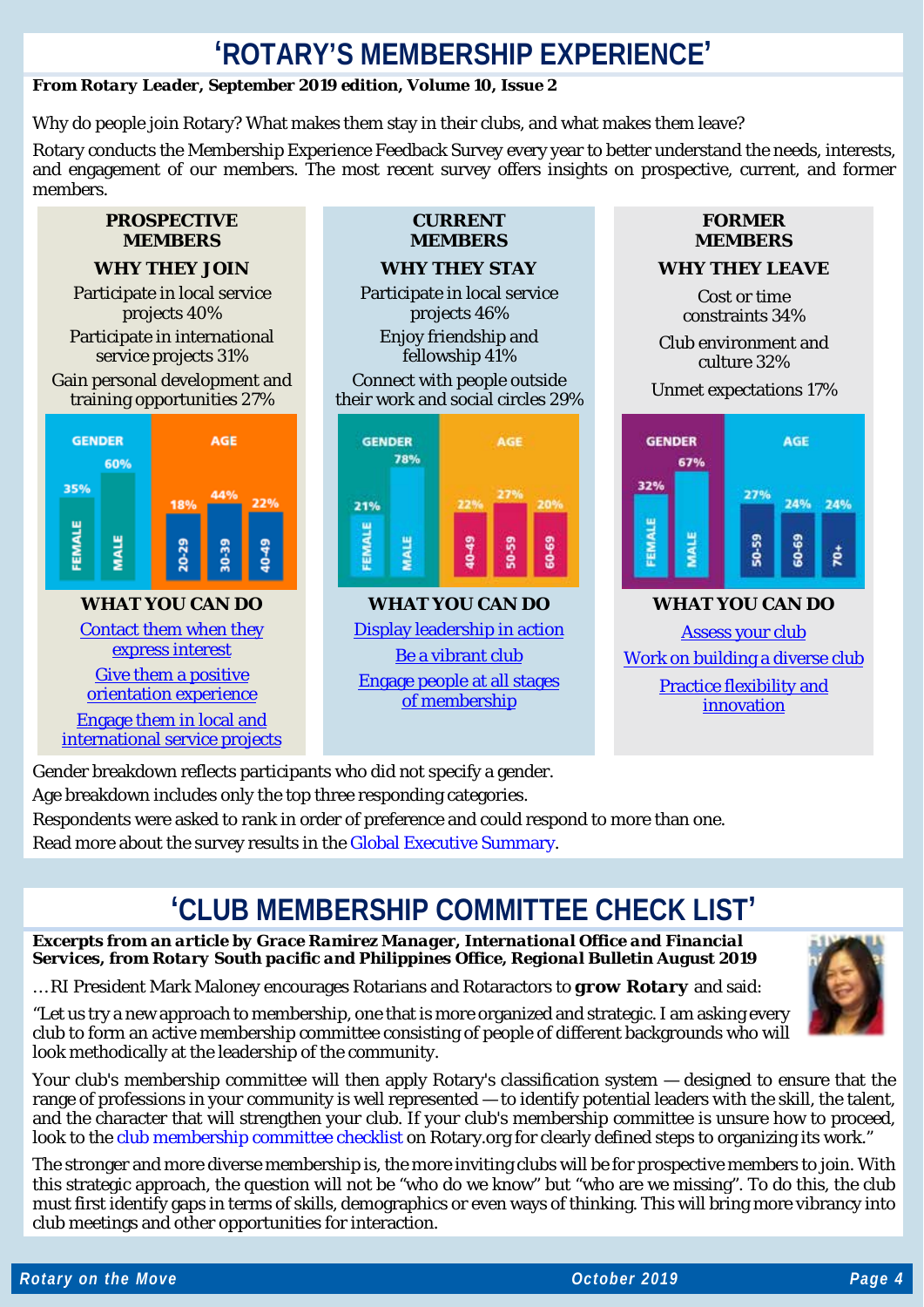# **'MENTORING AMBULANCE TEAMS'**

### *Article by Tony Thomas[, Rotary Central Melbourne](https://www.rotaryclubcentralmelbourne.org.au/)*

Rotary's mentoring programs in Victoria have been successfully extended to Ambulance Victoria's management and field medics. The modified program, based partly on the 13 years of police mentoring, involves all five Victorian districts and is coordinated by Rotary Central Melbourne (RCM).



After an initial pilot year, the Ambulance program was expanded to 17 staff and 15 mentors in 2018-19.

The current staff range from paramedics to senior team managers aged from 20s to 50s, they're in both metropolitan and regional locations.

Dorothy Gilmour, of Melbourne Rotary, mentored a paramedic in the pilot program who was based in a northern Victorian rural town. She met her literally half-way at the Tooborac pub on Sunday afternoons. Each session lasted 3-4 hours by the fireplace. – and no alcohol was ever consumed.

Dorothy, whose background is in trauma, loss and grief counselling, also spent a day with a paramedic team in the field. "I was hugely impressed by their skills, energy and comradeship and their complete non-judgemental attitude to their patients. Everyone in the country town knew them. When they came into a café for coffee, the owner always offered a paper cup with a lid, because they might rush off at any moment," she says.



*Rotary mentors Alan Seale and Yvonne Flynn are congratulated by PDG (9800) Bronwyn Stephens and Ambulance Victoria CEO Tony Walker*

Clubs involved include Central Melbourne, Melbourne, Warrnambool, Malvern, Geelong East, E-Club of LaTrobe, Southern Mitchell, Canterbury, Mordialloc, Box Hill Central, Kew, Greenvale, Forrest Hill, and Fitzroy.

Rotarian Alan Seale has led the Rotary effort. He says, "We've now learnt a lot about the best mentoring styles for ambulance team members compared with police. Their interaction with the community is obviously different. Because country Rotary clubs tend to be small and with older members, we don't have a big pool of mentors to draw on in the regions.

"Ambulance Victoria has also integrated a lot of internal management and skills development with the program, whereas the police mentoring is more stand-alone.'



*Ambulance Victoria people and Rotary mentors in the 2018 and 2019 programs get together to celebrate the changeover.*

Both programs aim to create more resilient leaders. Alan mentions advocacy skills like gaining networks of support for proposals and decisions. Staff can gain confidence in interacting with both senior and junior colleagues. The mentors share their own success techniques and suggest why other methods may not win through. "Mentors are also a safe haven where ambulance people can talk about sensitive personal, cultural and office matters," he says.

Brett Jones from Rotary Central Melbourne mentored two staff last year. He also enjoys the theory side of mentoring as he holds a Master's degree in Organisational Development: "We'd discuss a problem and talk through to a plan. They'd give it a go and we'd review it next meeting. The ambulance people are smart, well trained and very careful and disciplined about their responsibilities."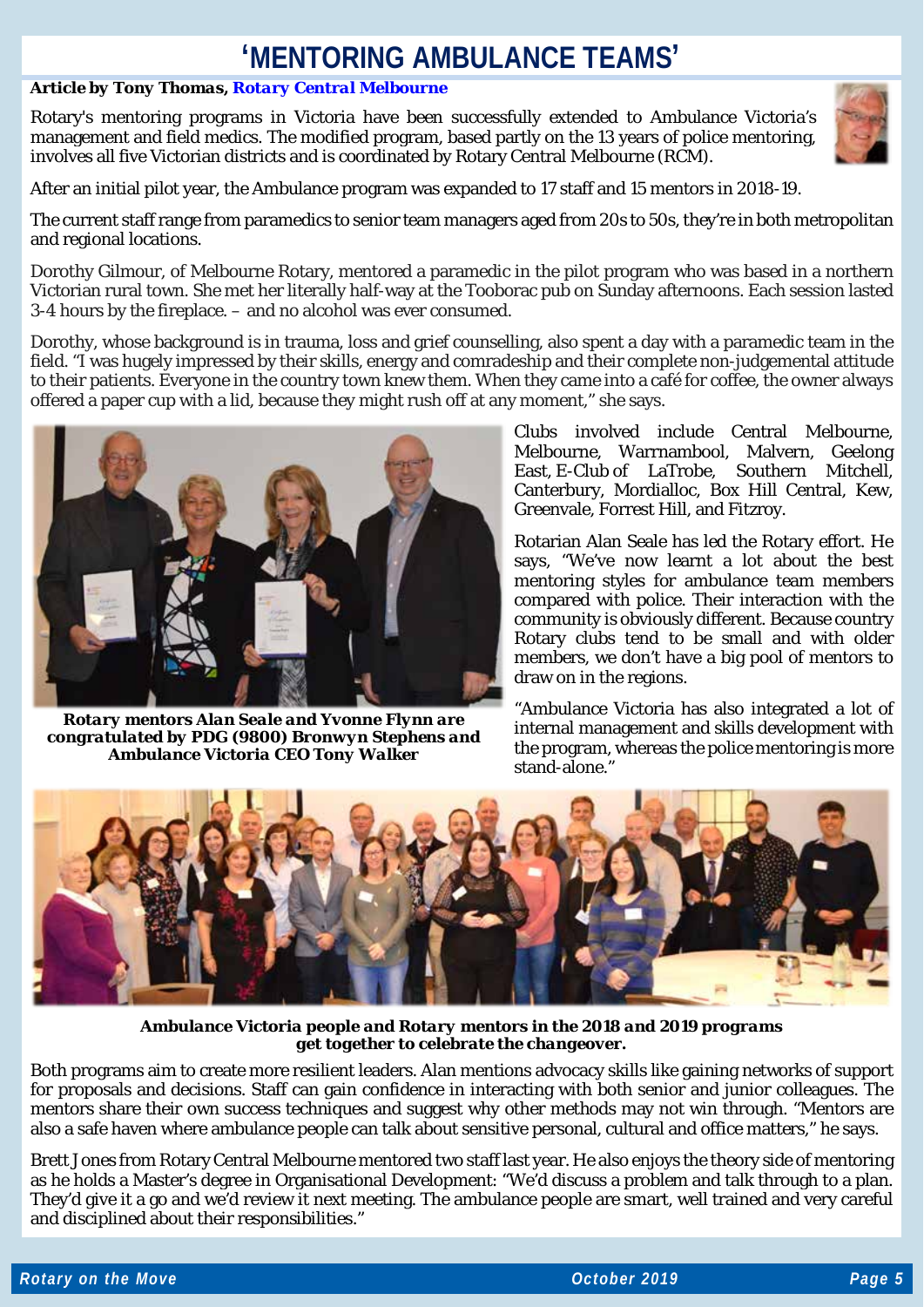## **'A TIME TO RECONNECT WITH ALUMNI'**

### *From Rotary Leader, September 2019 issue, Volume 10, Issue 2*



**Rotary Alumni Reconnect Week**, 7-13 October, is a time to remind Rotary members and past and current program participants of the value of staying in touch. **Alumni** of Interact, Rotaract, scholarships, Rotary Peace Fellowships, and Youth Exchange are great leaders and innovators and possess skills that can contribute to your next service project.

To inspire you to think of ways you can reconnect with alumni throughout the year, here are five examples of how alumni and members have engaged during Reconnect Week.

### **1. Hold a video conference** — Rotary District 7020 Alumni Association

As district alumni chair, William Inniss, of the Rotary Club of Central Cayman Islands, Cayman Islands, established a tradition of holding an annual video conference with his district's alumni association. Because the district is made up of many islands in several countries and territories, having everyone attend in-person meetings is difficult. So Inniss found a better way to keep in touch. During the meeting, members of the alumni association discuss their experiences and decide how best to partner with local Rotary clubs.

### **2. Host a networking event** — Northern Illinois Alumni Association

Members of the Northern Illinois Alumni Association; the Rotaract Club of Chicago, Illinois, USA; and Rotarians in the Chicago region came together for an evening of networking at Rotary International World Headquarters in Evanston, Illinois. This gave alumni, Rotaractors, and Rotarians the opportunity to get to know one another, see what Rotary and Rotaract clubs are accomplishing, and discuss how alumni might join them.

### **3. Invite alumni to your district conference** — District 7600

For several years, District 7600 in Virginia, USA, has included alumni in its district conference. Not only did it have a place for the district's alumni association to welcome its new members, but they also used Facebook Live to record a breakout session that focused on the experiences of a Group Study Exchange member.

### **4. Welcome past presidents** — Rotaract Club of Patan, Nepal

A president of a Rotary or Rotaract club learns a lot about leadership. The Rotaract Club of Patan recognized this and invited 10 of its past presidents back to the club to share what they learned in that role. This led to discussions about the future of the Rotaract club and how it can expand its potential.

### **5. Get alumni updates by video** — Rotary Club of Invercargill Sunrise, New Zealand

The Rotary Club of Invercargill Sunrise requested one- to two-minute video updates from Youth Exchange alumni it had sponsored. It then shared the videos with its members on Facebook. The alumni talked about the lasting relationships they had formed with their host families and how their exchanges shaped them. When alumni can't come to a club meeting, video updates like these help members and alumni maintain a connection despite long distances.

# **'PRESIDENTIAL MESSAGE'**

### *Excerpts from RI President 2019-20 Mark Daniel Maloney September message*

Any time is a fabulous time to bring family members on a Rotary service project or to a fundraising event. But perhaps you have not seen many family-friendly events at your club. That is precisely why one of my top priorities this year is to make most Rotary events welcoming to family members.



We must foster a culture where Rotary does not compete with family, but complements it. We should never expect our members to choose between the two. That means being realistic in our expectations, considerate in our scheduling, and welcoming of children at Rotary events on every level.

Often, the young professionals that Rotary needs to attract in order to remain a dynamic 21st-century service organization are the very people who have the greatest family responsibilities. We must not keep these prospective young members away from their families by holding events on evenings and weekends at which their children are not welcome.

For too long, we have closed the doors of many Rotary events to children and sometimes even spouses. What wasted opportunities these are! Every chance we have to pass on the gift of Rotary to young people is one we must take if we are going to grow Rotary and ensure that the next generation is fully engaged in our mission.

So, let us open our doors and do it in a fun way, with opportunities that make our children and grandchildren want to learn more about Interact, Rotaract, and Rotary membership. Start small if you must — perhaps by holding some of your meetings at more family-friendly times — but think about how you can continue these kinds of events for years to come.

Bringing children to Rotary events is not just fun; it also exposes them to the world! Make this a memorable year for your family — and an unforgettable year for the ever-expanding family of Rotary as *Rotary Connects the World*.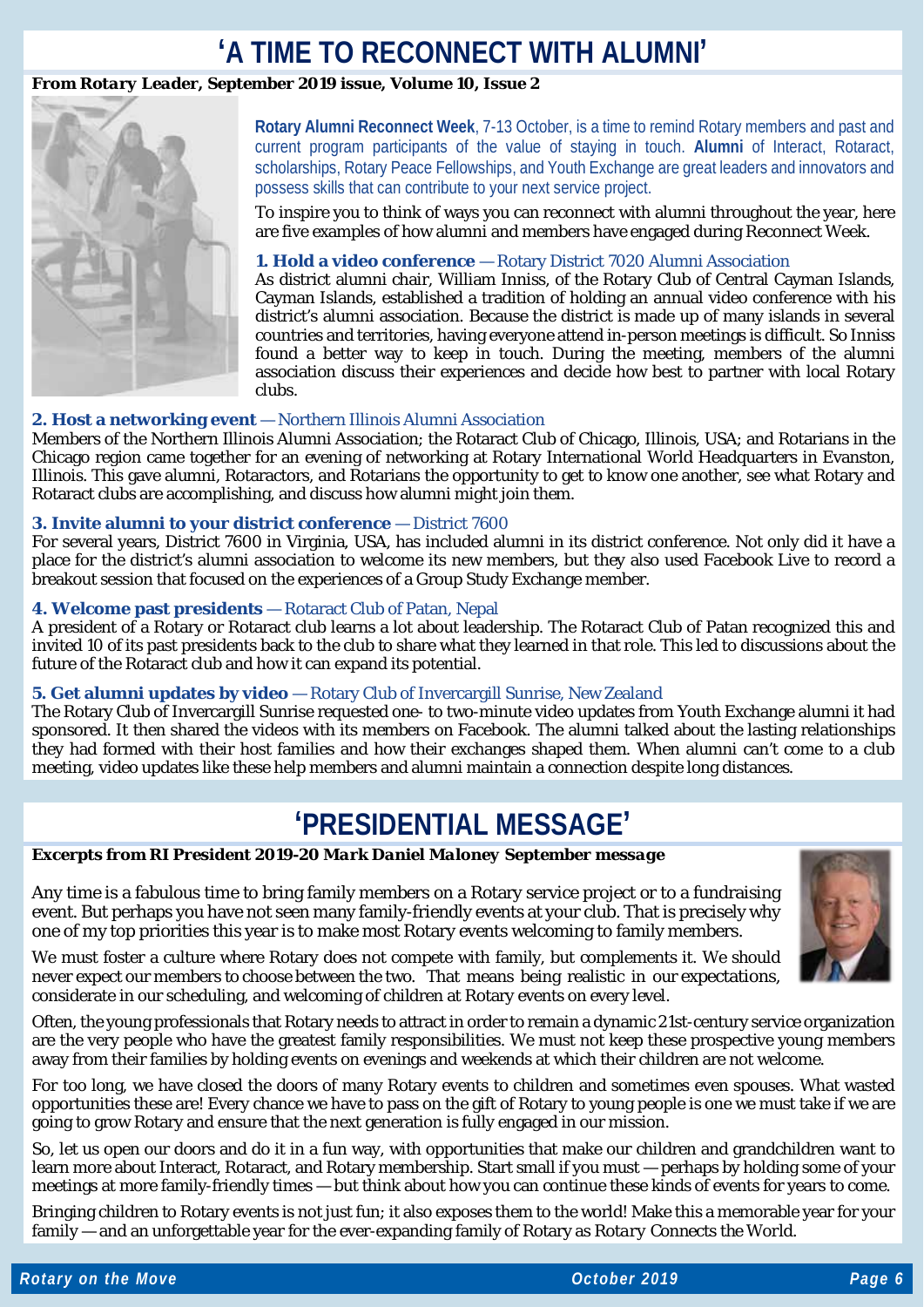### **'THREE PILLARS OF POSITIVE MEMBERSHIP EXPERIENCE'**

#### *Article by PDG Kris Chittur (2018-19), RID [7230,](https://www.rotary7230.org/) Zone 32 From the Newsletter of Zones 24 & 32 'Beyond Borders', September 2019 edition*

As we know, word-of-mouth is the best promotion. Your members' enthusiasm about your Club is critical; their poor/lackadaisical opinions repel prospective members.

Members become enthusiastic if they have a positive club experience. The three pillars for this are engagement in Club functioning; active, meaningful projects; and opportunity to avail of Rotary/District programs. With these, membership growth is inevitable.

Conversely, members don't renew their membership (except for uncontrollable factors such as death), and prospects don't join clubs, because the experience was wanting. Catchy phrases, coddling Rotaractors, and discounted fees cannot make up for this want. Positive club experience is pivotal.

### **Some Issues to Consider**

Plan! So how well does your Club encourage or dis-courage member engagement? Members *need* to feel that the Club **belongs** to them. Without that, yours is just a lunch/dinner club.

Second, does your Club present enough opportunities for members to develop personal relationships? **Relationships are the glue that hold Clubs together!** Some Clubs

have monthly events (cocktail hour, dinners, movies, whatever) to help develop such relationships. But in many Clubs, members have no relationships to speak of, and attendance at meetings become a chore.

Relationships are also enhanced by meaningful action projects: people who work together develop relationships. But many clubs' only worthwhile event is an annual fundraiser, followed by check writing to **other** organizations, followed by another fundraiser.

No active involvement in any project, contrary to our *slogan*, "People of Action". **Absentee check-writing is a Clubkiller.**

But don't sweat to come up with such projects: Most probably, your club is already funding service organizations - just ask them to participate! A Homeless Soup Kitchen seeking funds? Write a check - and have Rotarians serve soup once a month (and publish photographs with the "Rotary" template). Local garden needs shrubs? Write a check - and have Rotarians participate in planting with "Rotarians in Action" vests. That engages the members and increases your club's visibility!

Third, **plug into our vast network, and aggressively encourage members to do so!** Every Rotarian should have his/her current information in the District and Rotary database, and a "My Rotary" account. Only then will members know of opportunities presented by Zone Conferences, seminars, NAYEN (North American Youth Exchange Network) and the varied opportunities for personal and professional growth, and networking. These events engage and excite members.

Does your club or district have a Friendship Exchange program? Members can experience the thrill of staying with Rotarians abroad, share their homes and family lives, of seeing that country through local eyes, and building lifelong relationships - but only if members know about that program! Let members enjoy interacting with a High Schooler through the Youth Exchange Scholarship Program - and see their eyes light up when they talk about that!

So, make the Club experience worthwhile. Focus on what you do and how: your members members **should want** to attend club events. And maximize access to our network and programs. **Your members are your best promoters!** With happy members, your Club grows, and you'll have a waiting list of wannabes.

# **'New course in the Learning Centre'**

#### *From Rotary Training Talk, August 2019*

Sign in to the Learning Centre to take the new course [An Introduction to Adult Learning.](http://msgfocus.rotary.org/c/15K0QqMdSBhBgeQ589cAzEalToW) This is the first in a series of three interactive courses that you can use as professional development or as part of any in-person training that you provide to facilitators for your training events.

### **SHARE YOUR CLUB OR DISTRICT SERVICE PROJECT AND MEMBERSHIP BEST PRACTICES.**

We would like to hear from Clubs or Districts telling us what they have done. Please include a summary, contact details, a couple of captioned photos, and email to **[Issa Shalhoub](mailto:drissa@bigpond.com)**, this Newsletter's editor*.* We also would like readers to share their experiences and stories on Best Practices in their Clubs and what has worked for their Clubs in gaining new members and also what has helped in keeping members.